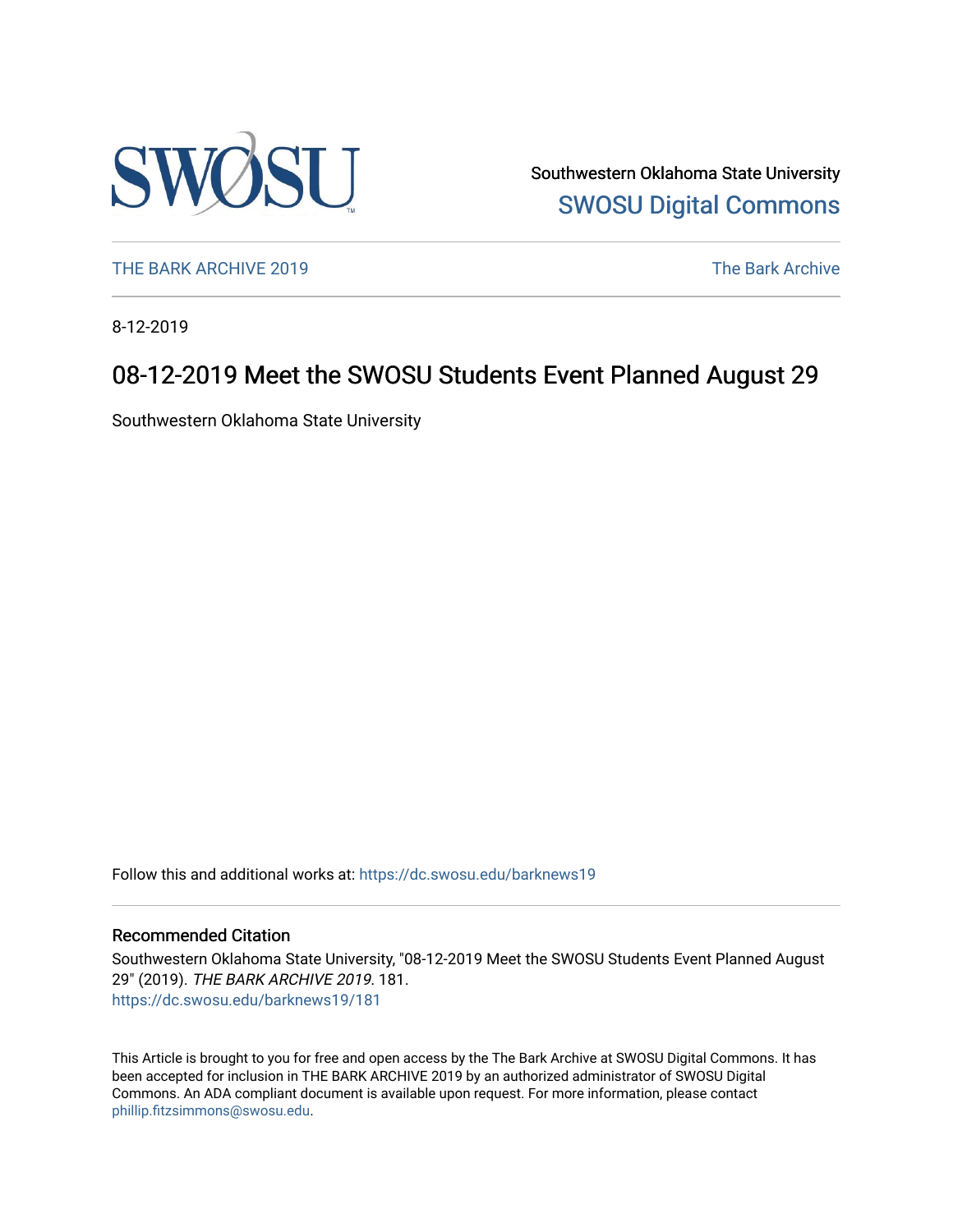



# **Meet the SWOSU Students Event Planned August 29**

The Southwestern Oklahoma State University Organizational Fair is Thursday, August 29, on the Weatherford campus.

Area businesses, churches, student organizations/clubs and others will have free booths from 10 a.m. until 1 p.m. outside the Memorial Student Center. The popular Organizational Fair is held during the Dawg Days celebration, welcoming SWOSU students back to campus.

Booth reservation forms are available at https://share.swosu.edu/orgfair. Forms can also be picked up in the offices of Dean of Students (Stafford 214) and Public Relations/Marketing (Administration 205).

Because of the popularity of the event, businesses are encouraged to bring their own tables and chairs if possible. Setup can begin at 9 a.m.

The booth form can be faxed to (580) 774-3034, emailed todeanoffice@swosu.edu or delivered to Room 214 in the Stafford Center.

In case of inclement weather, the fair will be held at the Pioneer Cellular Event Center.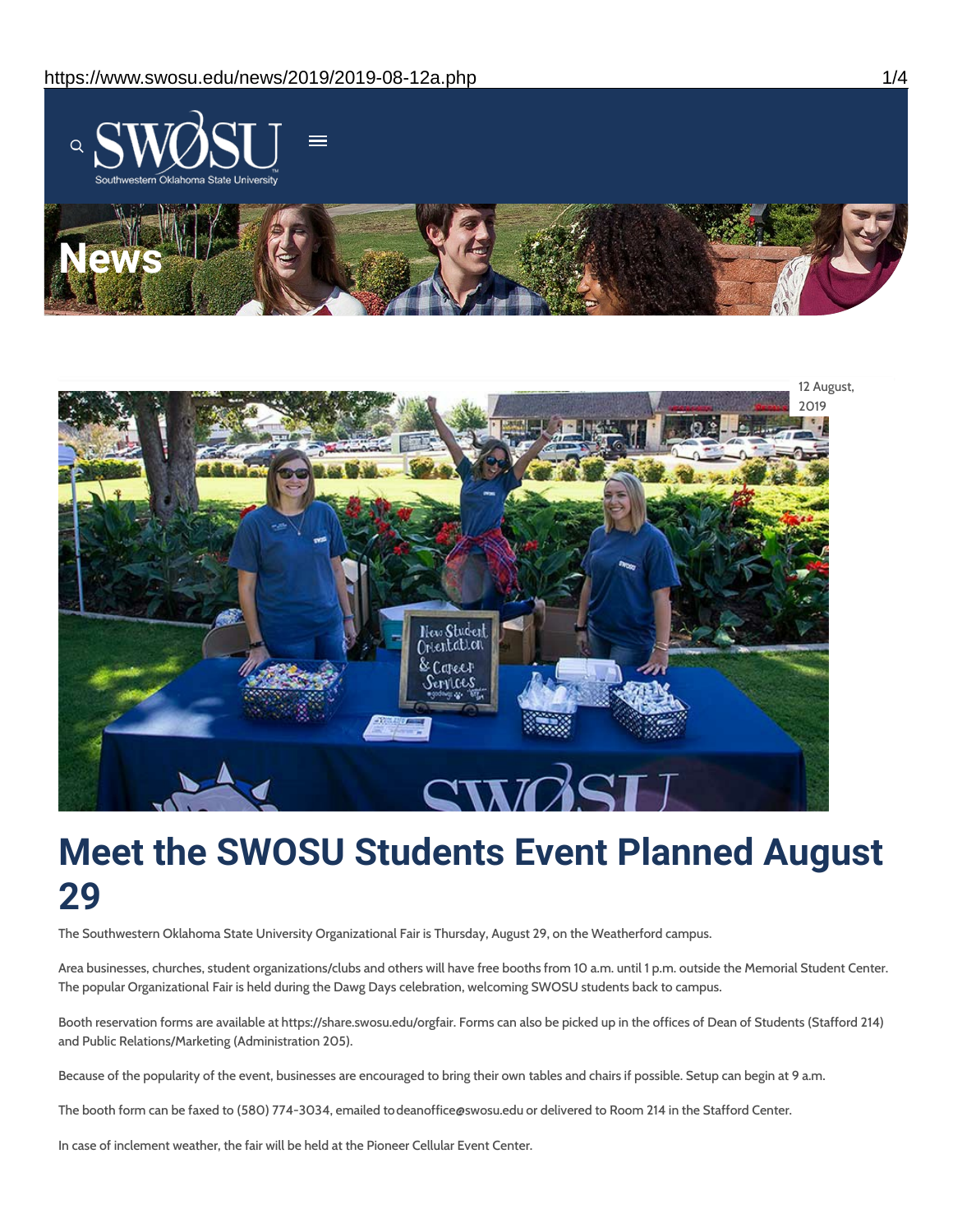| D |
|---|
| D |
| D |
| D |
| D |
| D |
| D |
| D |
| D |
|   |

## **Archive Links**  $2018$  $2019$ [2020](https://www.swosu.edu/news/2020/index.php)  $\bullet$ [Archive](https://dc.swosu.edu/bark/) **Archive Archive Archive Archive Archive** Archive Archive Archive Archive Archive Archive Archive Archive



#### Weatherford Campus

100 Campus Drive Weatherford, OK 73096

### Sayre Campus

409 E Mississippi Ave Sayre, OK 73662

Connect to Us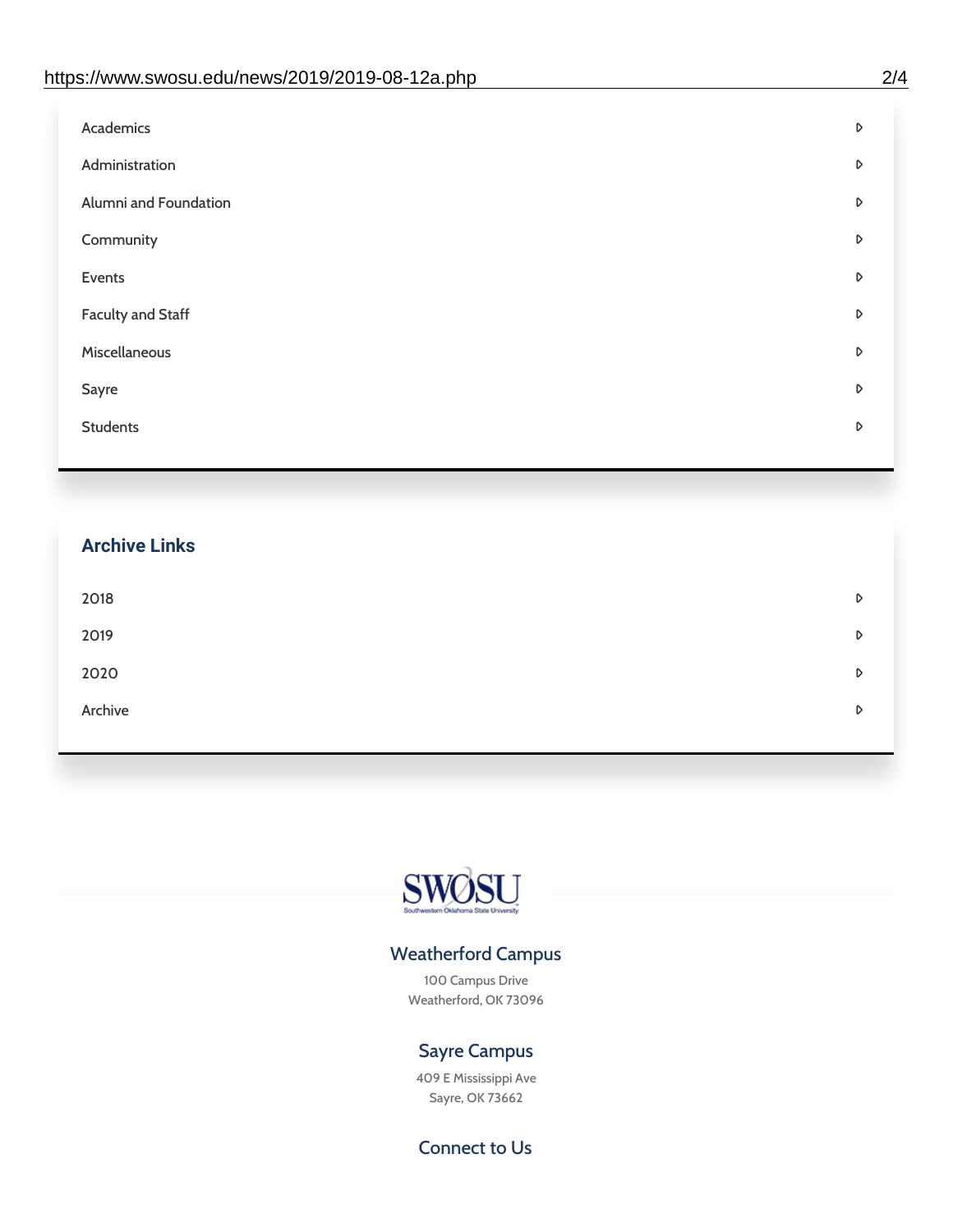千岁回调

Contact [Information](https://www.swosu.edu/about/contact.php) [University/Facility](https://www.swosu.edu/about/operating-hours.php) Hours [Campus](https://map.concept3d.com/?id=768#!ct/10964,10214,10213,10212,10205,10204,10203,10202,10136,10129,10128,0,31226,10130,10201,10641,0) Map

Give to [SWOSU](https://standingfirmly.com/donate)

Shop [SWOSU](https://shopswosu.merchorders.com/)



**[Directory](https://www.swosu.edu/directory/index.php)** 

[Calendar](https://eventpublisher.dudesolutions.com/swosu/)

[Apply](https://www.swosu.edu/admissions/apply-to-swosu.php)

[GoSWOSU](https://qlsso.quicklaunchsso.com/home/1267)

[Jobs@SWOSU](https://swosu.csod.com/ux/ats/careersite/1/home?c=swosu)



Current [Students](https://bulldog.swosu.edu/index.php)

[Faculty](https://bulldog.swosu.edu/faculty-staff/index.php) and Staff

**Enrollment Management** [580.774.3782](tel:5807743782)

> **PR/Marketing** [580.774.3063](tel:5807743063)

**Campus Police** [580.774.3111](tel:5807743111)